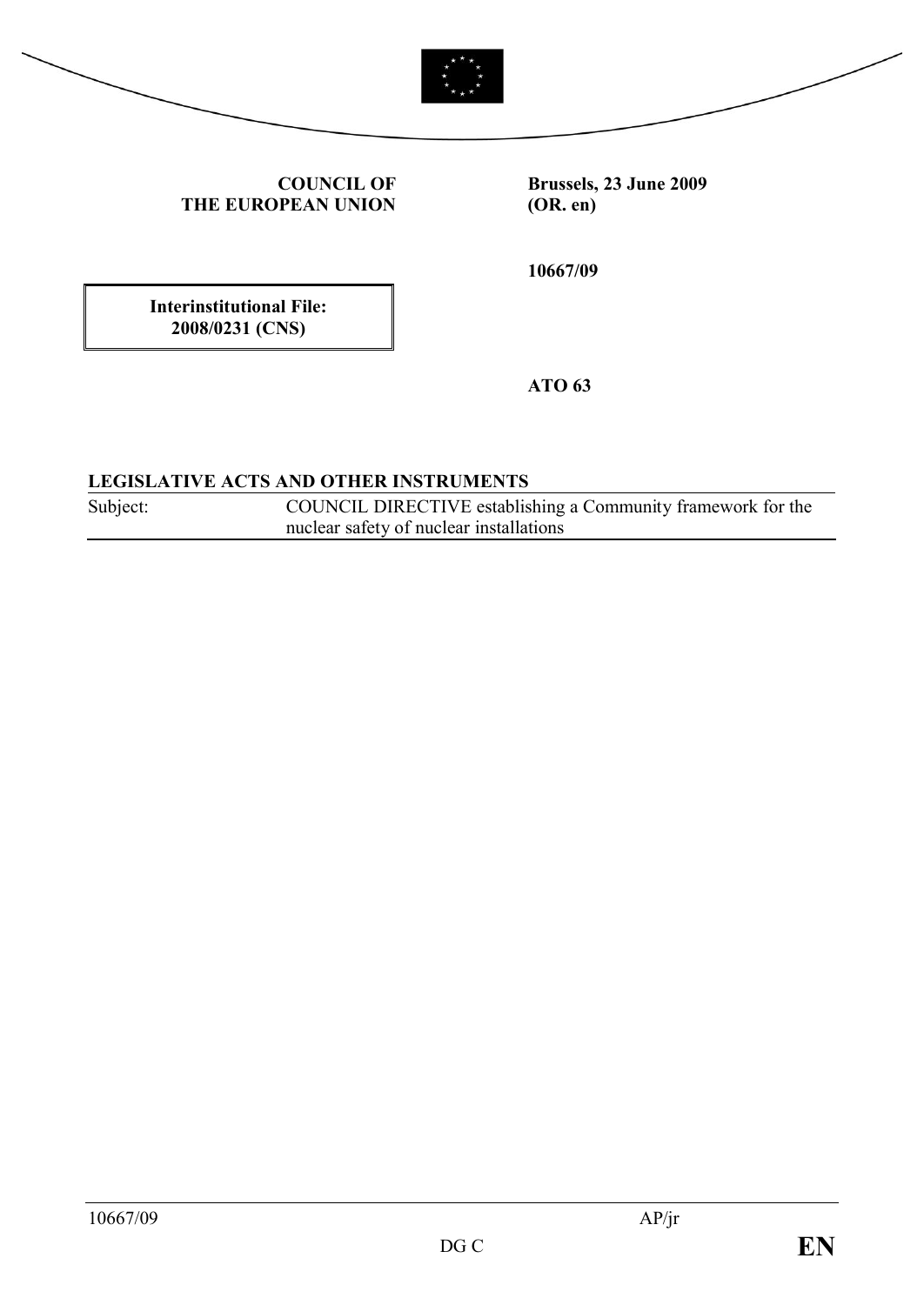#### **COUNCIL DIRECTIVE 2009/…/EURATOM**

**of**

## **establishing a Community framework for the nuclear safety of nuclear installations**

#### THE COUNCIL OF THE EUROPEAN UNION,

Having regard to the Treaty establishing the European Atomic Energy Community, and in particular Articles 31 and 32 thereof,

Having regard to the proposal from the Commission, drawn up after obtaining the opinion of a group of persons appointed by the Scientific and Technical Committee from among scientific experts in the Member States, and after having consulted the European Economic and Social Committee<sup>1</sup>,

Having regard to the opinion of the European Parliament**<sup>2</sup>** ,

<sup>&</sup>lt;sup>1</sup> Opinion of 10 June 2009 (not yet published in the Official Journal).

**<sup>2</sup>** Opinion of the European Parliament of 22 April 2009 (not yet published in the Official Journal).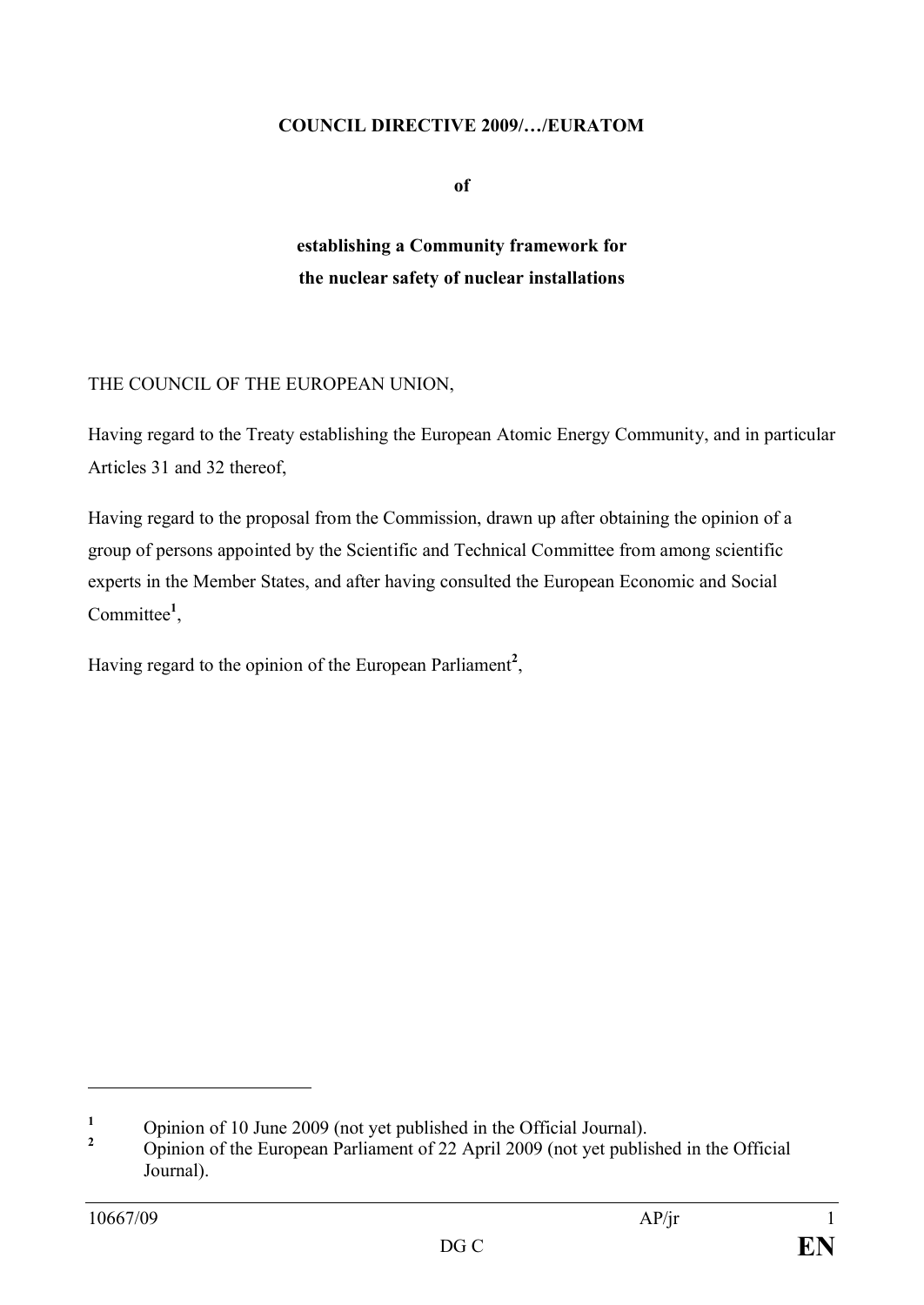#### Whereas:

- (1) Article 2(b) of the Treaty provides for the establishment of uniform safety standards to protect the health of workers and of the general public.
- (2) Article 30 of the Treaty provides for the establishment of basic standards within the Community for the protection of the health of workers and the general public against the dangers arising from ionizing radiations.
- (3) Council Directive 96/29/Euratom of 13 May 1996 laying down basic safety standards for the protection of the health of workers and the general public against the dangers arising from ionizing radiation<sup>1</sup> establishes the basic safety standards. The provisions of that Directive have been supplemented by more specific legislation.
- (4) As recognised by the Court of Justice of the European Communities (hereinafter referred to as "the Court of Justice") in its case-law **2** , the Community shares competences, together with its Member States, in fields covered by the Convention on Nuclear Safety<sup>3</sup>.
- (5) As recognised by the Court of Justice in its case-law, the provisions of Chapter 3 of the Treaty, related to health and safety, form a coherent whole conferring upon the Commission powers of some considerable scope in order to protect the population and the environment against risks of nuclear contamination.

<sup>&</sup>lt;sup>1</sup> OJ L 159, 29.6.1996, p. 1.<br><sup>2</sup> C 197/97 (1999 ECD = 50

**<sup>2</sup>** C-187/87 (1988 ECR p. 5013), C-376/90 (1992 ECR I-6153) and C-29/99 (2002 ECR I-11221).

**<sup>3</sup>** OJ L 318, 11.12.1999, p. 21.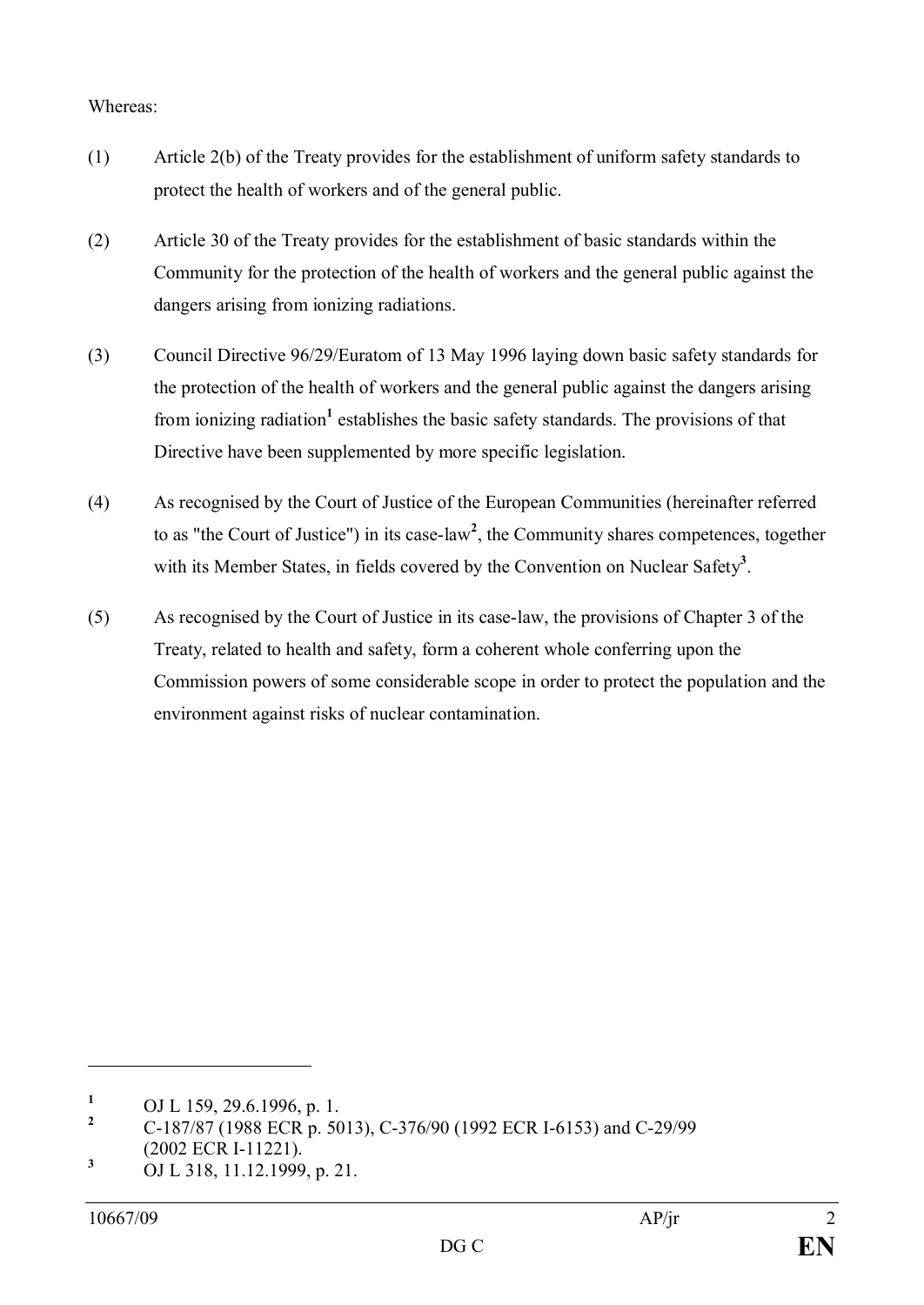- (6) As recognised by the Court of Justice in its case-law, the tasks imposed on the Community by Article 2(b) of the Treaty to lay down uniform safety standards to protect the health of the population and of workers does not mean that, once such standards have been defined, a Member State may not provide for more stringent measures of protection.
- (7) Council Decision 87/600/Euratom of 14 December 1987 on Community arrangements for the early exchange of information in the event of a radiological emergency<sup>1</sup> established a framework for notification and provision of information to be used by the Member States in order to protect the general public in case of a radiological emergency. Council Directive 89/618/Euratom of 27 November 1989 on informing the general public about health protection measures to be applied and steps to be taken in the event of a radiological emergency<sup>2</sup> imposed obligations on the Member States to inform the general public in the event of a radiological emergency.
- (8) National responsibility of Member States for the nuclear safety of nuclear installations is the fundamental principle on which nuclear safety regulation has been developed at the international level, as endorsed by the Convention on Nuclear Safety. That principle of national responsibility, as well as the principle of prime responsibility of the licence holder for the nuclear safety of a nuclear installation under the supervision of its national competent regulatory authority, should be enhanced and the role and independence of the competent regulatory authorities should be reinforced by this Directive.
- (9) Each Member State may decide on its energy mix in accordance with relevant national policies.

<sup>&</sup>lt;sup>1</sup> OJ L 371, 30.12.1987, p. 76.

**<sup>2</sup>** OJ L 357, 7.12.1989, p. 31.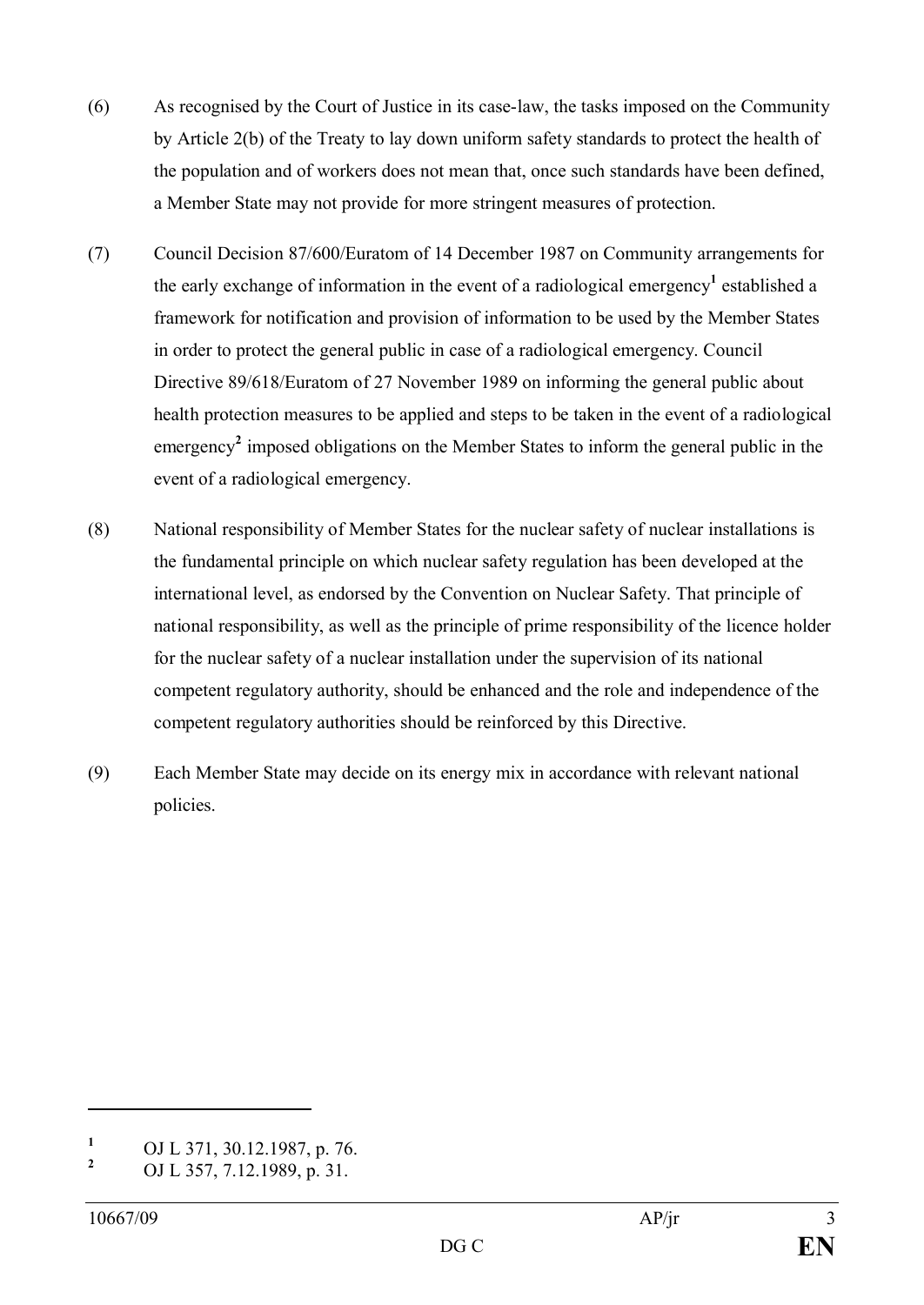- (10) When developing the appropriate national framework under this Directive, national circumstances will be taken into account.
- (11) The Member States have already implemented measures enabling them to achieve a high level of nuclear safety within the Community.
- (12) While this Directive concerns principally the nuclear safety of nuclear installations, it is also important to ensure the safe management of spent fuel and radioactive waste, including at storage and disposal facilities.
- (13) Member States should assess, where appropriate, the relevant fundamental safety principles set by the International Atomic Energy Agency**<sup>1</sup>** which should constitute a framework of practices that Member States should have regard to when implementing this **Directive**
- (14) It is useful to build on the process where the national safety authorities of the Member States having nuclear power plants on their territory have been working together in the context of Western European Nuclear Regulators' Association (WENRA) and have defined many safety reference levels for power reactors.

**<sup>1</sup>** IAEA Safety Fundamentals: Fundamental safety principles, IAEA Safety Standard Series No SF-1 (2006).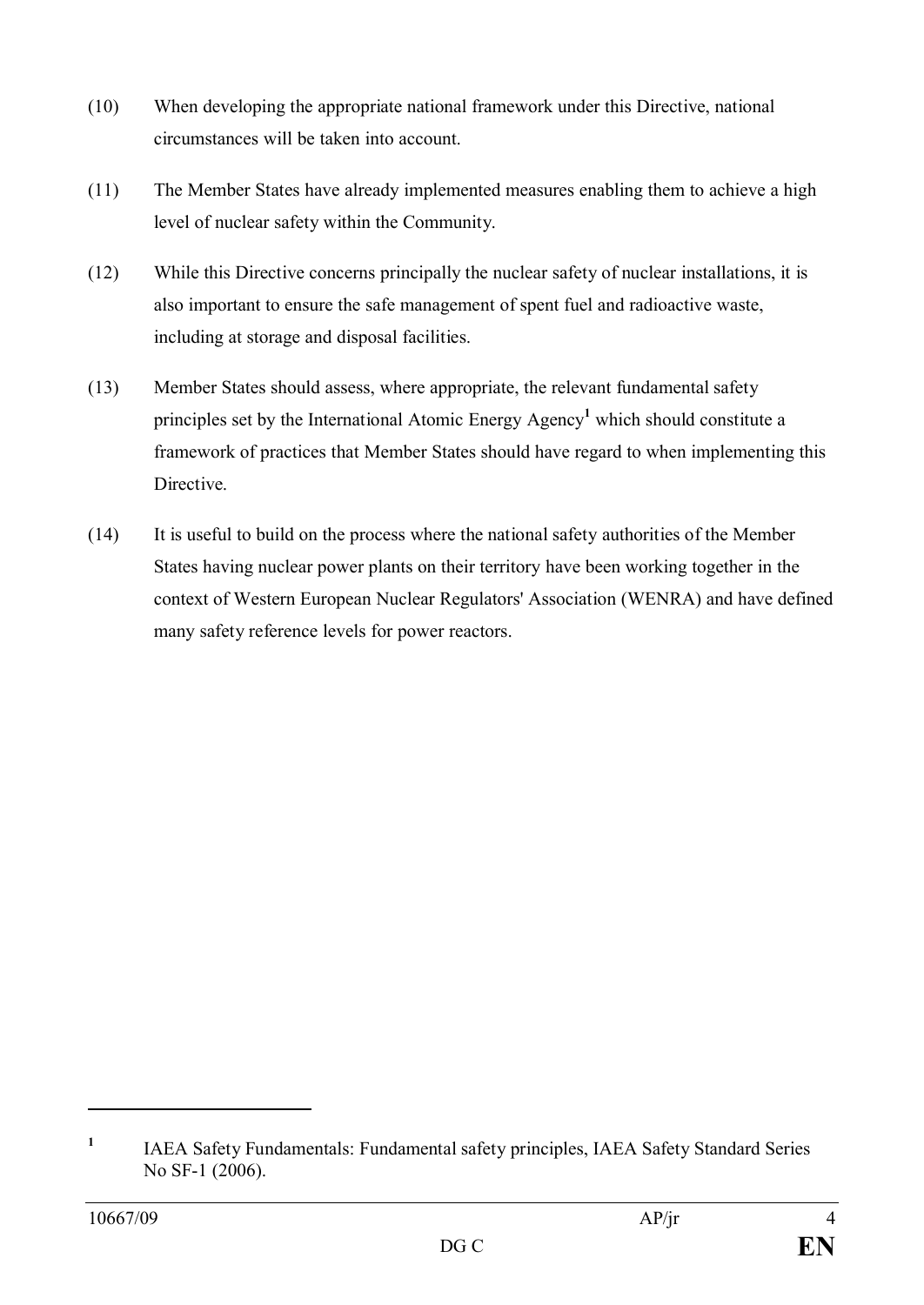- (15) Following the Council's invitation to set up a High Level Group at EU level, as recorded in its Conclusions of 8 May 2007 on nuclear safety and safe management of spent nuclear fuel and radioactive waste, the European Nuclear Safety Regulators Group (ENSREG) was established by Commission Decision 2007/530/Euratom of 17 July 2007 on establishing the European High Level Group on Nuclear Safety and Waste Management**<sup>1</sup>** to contribute to the achievement of the Community objectives in the field of nuclear safety.
- (16) It is useful to establish a unified structure for reports of Member States to the Commission on the implementation of this Directive. Given its members' wide experience ENSREG could make a valuable contribution in this respect, thereby facilitating consultation and cooperation of national regulatory authorities.
- (17) On 15 October 2008 at its 5th meeting ENSREG adopted ten principles to be used when drafting a nuclear safety Directive, as noted in its minutes dated 20 November 2008.
- (18) Advances in nuclear technology, lessons learnt from operating experience and safety research and improvements in regulatory frameworks could have the potential to further improve safety. In keeping with the commitment to maintain and improve safety, Member States should take those factors into account when extending their nuclear power programme or deciding to use nuclear power for the first time.

**<sup>1</sup>** OJ L 195, 27.7.2007 p. 44.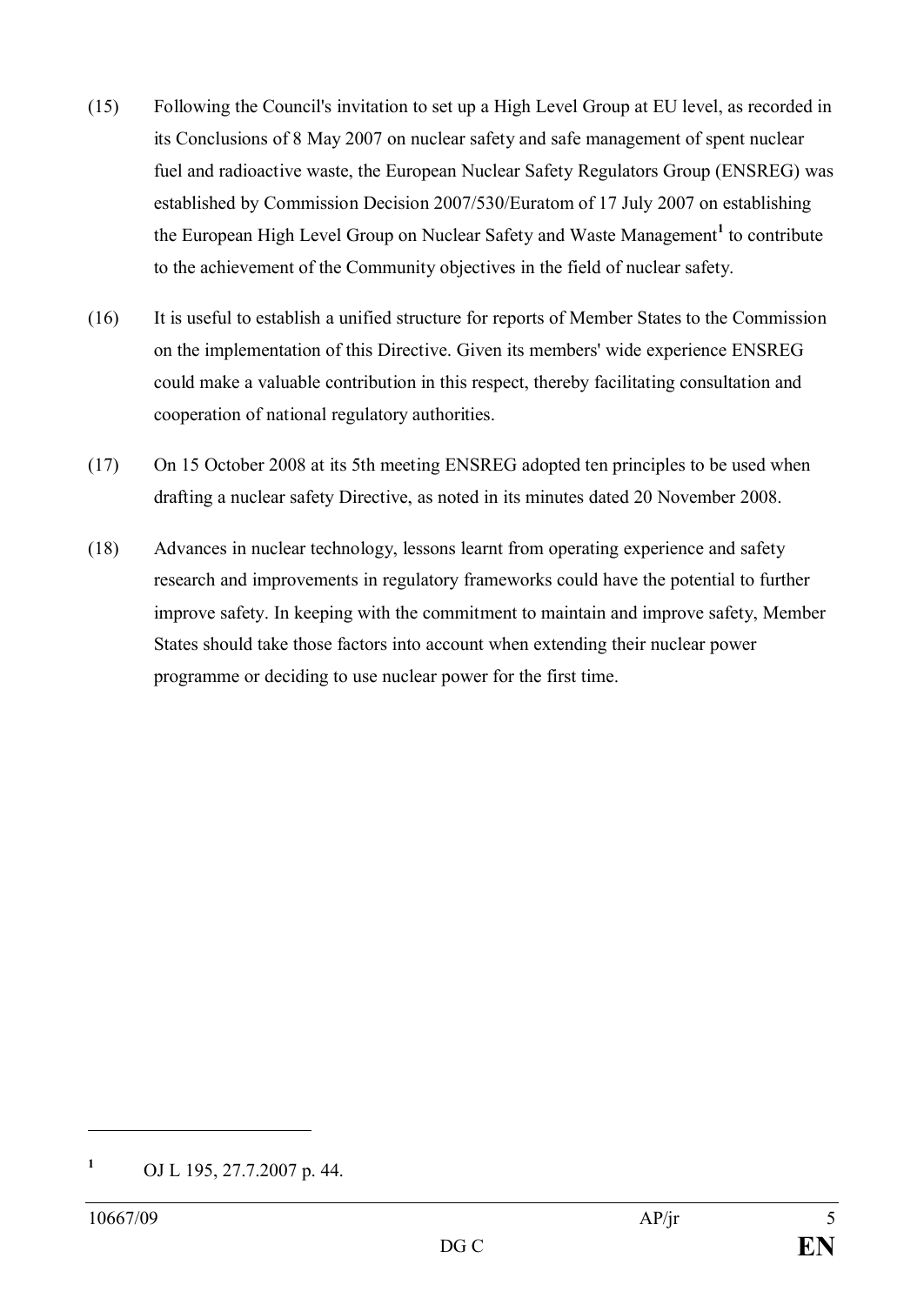- (19) The establishment of a strong safety culture within a nuclear installation is one of the fundamental safety management principles necessary for achieving its safe operation.
- (20) Maintenance and further development of expertise and skills in nuclear safety should be based, *inter alia*, on a process of learning from past operating experience and employing developments in methodology and science, as appropriate.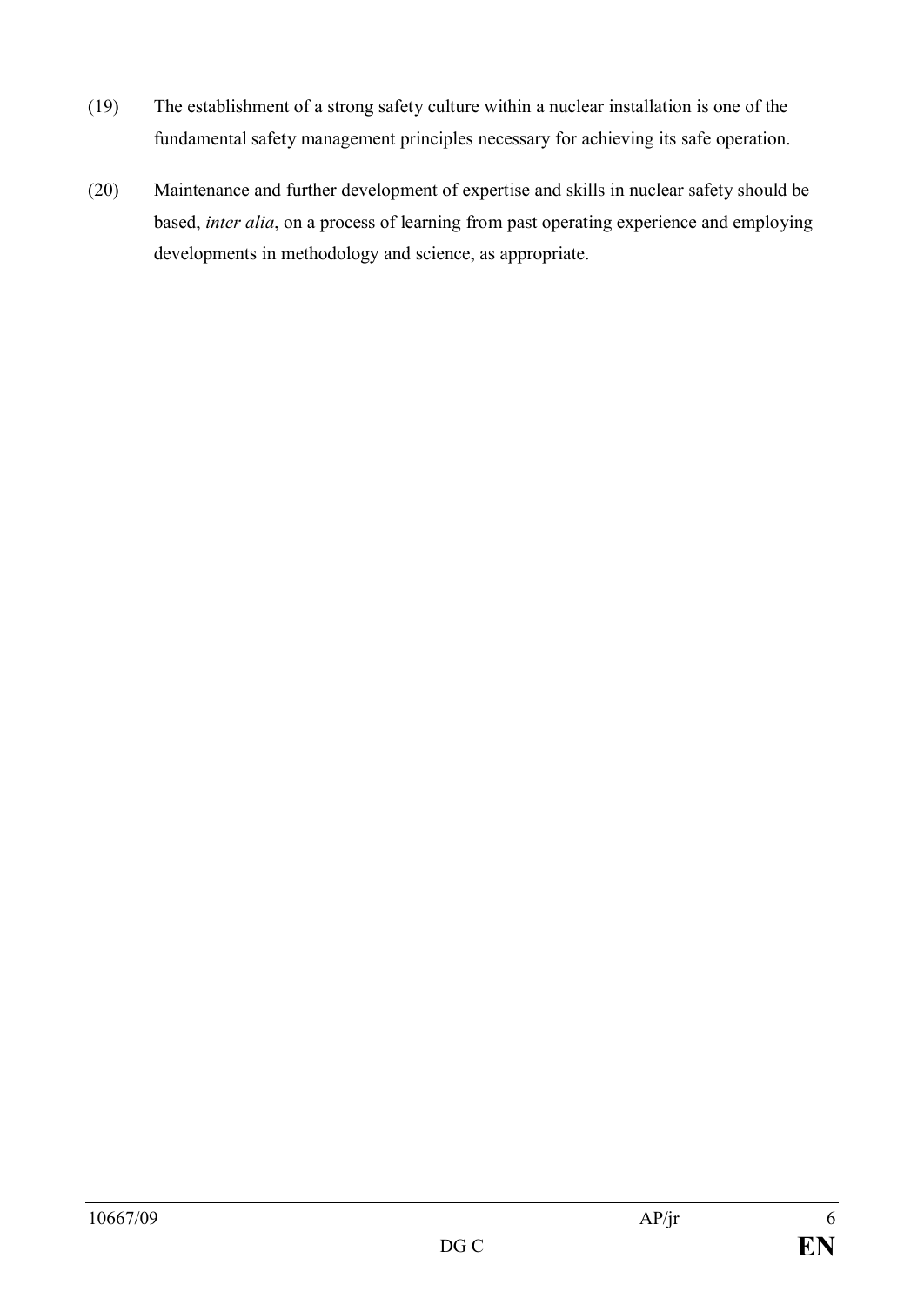(21) In the past, self-assessments have been carried out in Member States in close connection with international peer reviews under the auspices of the IAEA as International Regulatory Review Team or Integrated Regulatory Review Service missions. These self-assessments were carried out and these missions were invited by Member States on a voluntary basis in the spirit of openness and transparency. Self-assessments and accompanying peer reviews of the legislative, regulatory and organisational infrastructure should be aimed at strengthening and enhancing the national framework of Member States, whilst recognising their competencies in ensuring nuclear safety of nuclear installations on their territory. The self-assessments followed by international peer reviews are neither an inspection nor an audit, but a mutual learning mechanism that accepts different approaches to the organisation and practices of a competent regulatory authority, while considering regulatory, technical and policy issues of a Member State that contribute to ensuring a strong nuclear safety regime. The international peer reviews should be regarded as an opportunity to exchange professional experience and to share lessons learned and good practices in an open and cooperative spirit through advice by peers rather than control or judgement. Recognising a need for flexibility and appropriateness in regard to different existing systems in Member States, a Member State should be free to determine the segments of its system being subject to the specific peer review invited, with the aim of continuously improving nuclear safety.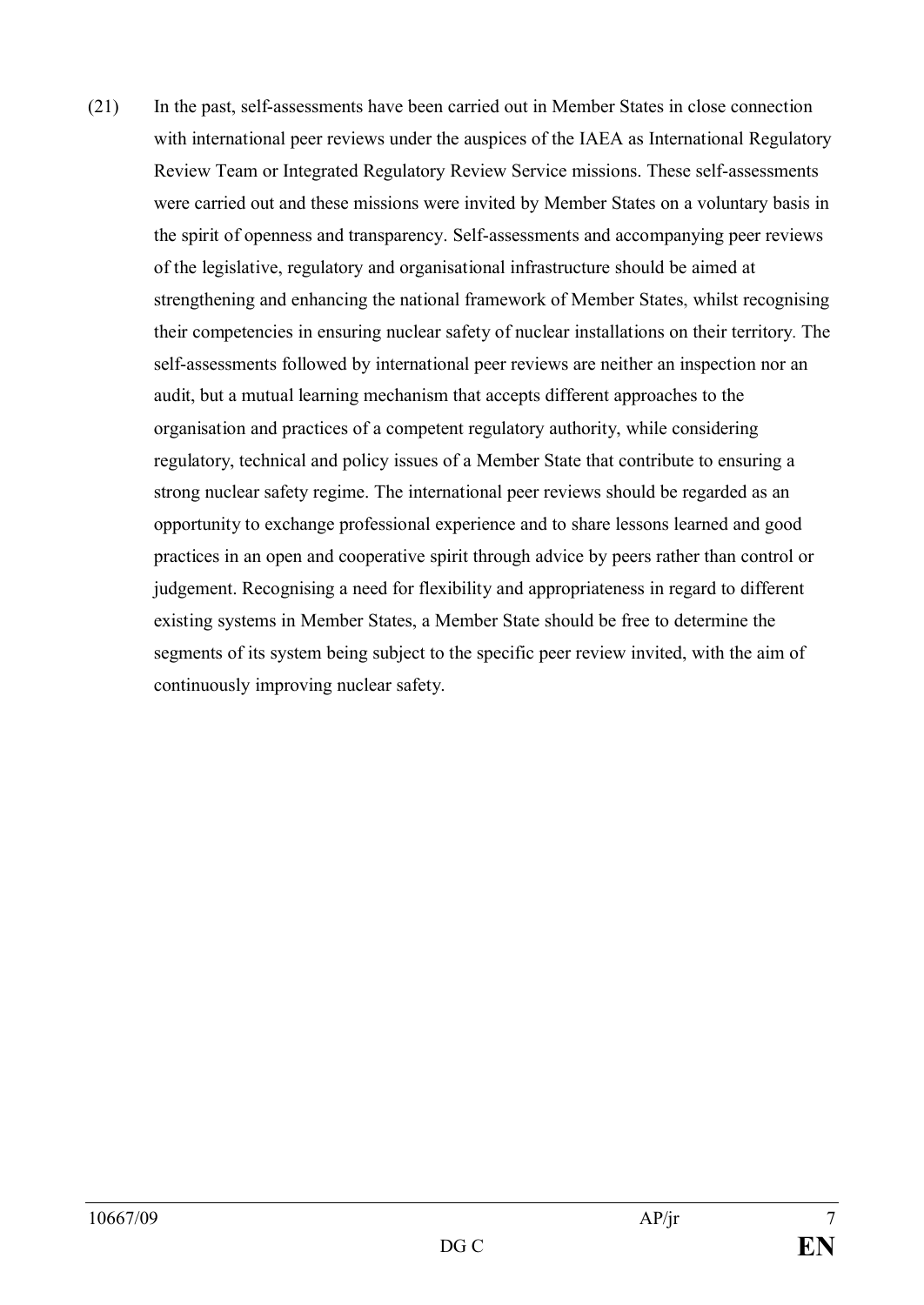(22) In accordance with point 34 of the Interinstitutional Agreement on better law-making**<sup>1</sup>** , Member States are encouraged to draw up, for themselves and in the interests of the Community, their own tables illustrating, as far as possible, the correlation between this Directive and the transposition measures and to make them public,

#### HAS ADOPTED THIS DIRECTIVE:

## CHAPTER 1

#### OBJECTIVES, DEFINITIONS AND SCOPE OF APPLICATION

#### *Article 1*

#### *Objectives*

The objectives of this Directive are:

- (a) to establish a Community framework in order to maintain and promote the continuous improvement of nuclear safety and its regulation;
- (b) to ensure that Member States shall provide for appropriate national arrangements for a high level of nuclear safety to protect workers and the general public against the dangers arising from ionizing radiations from nuclear installations.

**<sup>1</sup>** OJ C 321, 31.12.2003, p. 1.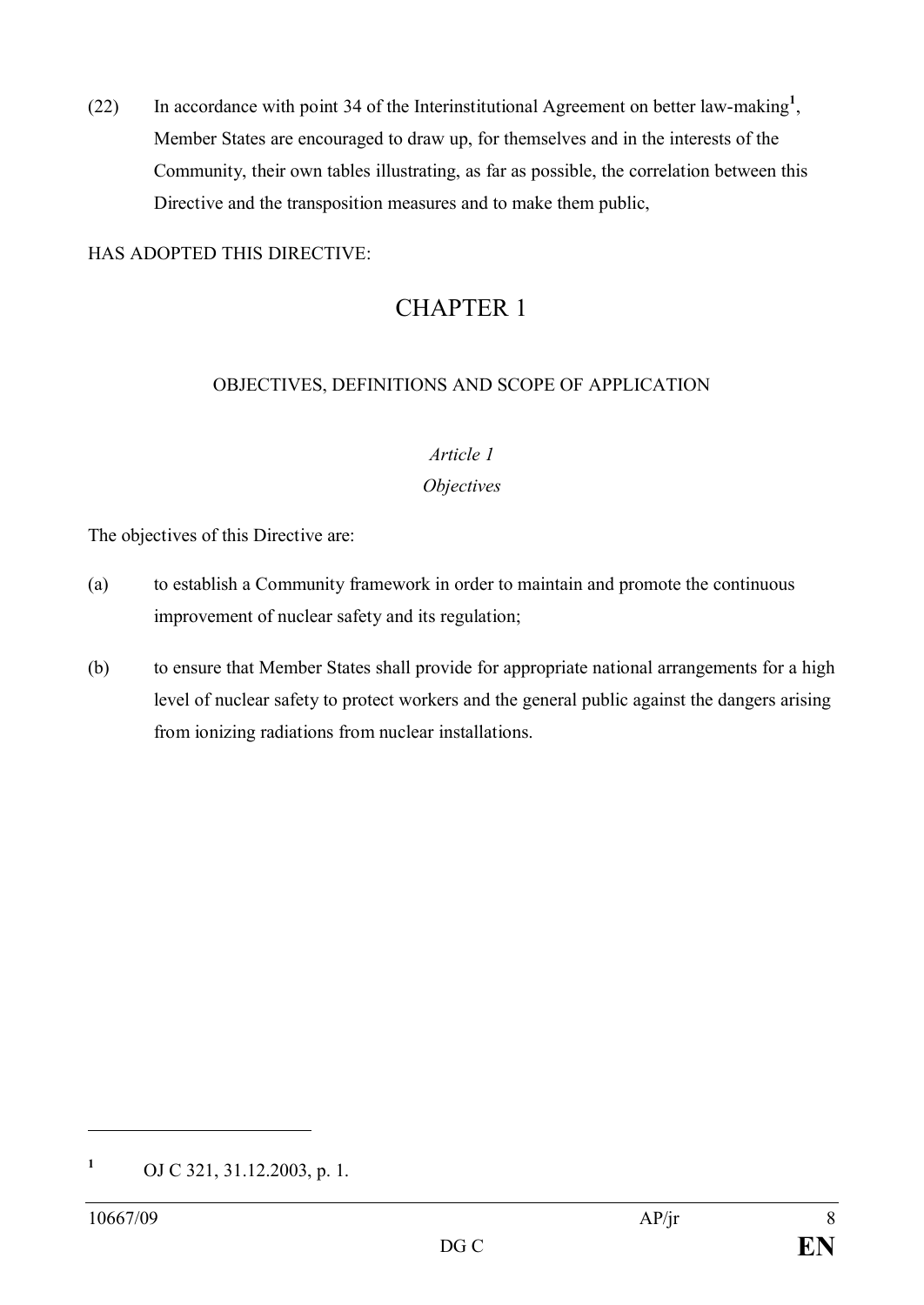#### *Article 2*

#### *Scope*

- 1. This Directive shall apply to any civilian nuclear installation operating under a licence as defined in Article 3(4**)** at all stages covered by this licence.
- 2. This Directive does not prevent Member States from taking more stringent safety measures in the subject-matter covered by this Directive, in compliance with Community law.
- 3. This Directive supplements the basic standards referred to in Article 30 of the Treaty as regards the nuclear safety of nuclear installations and is without prejudice to Directive 96/29/Euratom.

#### *Article 3*

#### *Definitions*

For the purposes of this Directive the following definitions shall apply:

- 1) "nuclear installation" means:
	- (a) an enrichment plant, nuclear fuel fabrication plant, nuclear power plant, reprocessing plant, research reactor facility, spent fuel storage facility; and
	- (b) storage facilities for radioactive waste that are on the same site and are directly related to nuclear installations listed under point (a);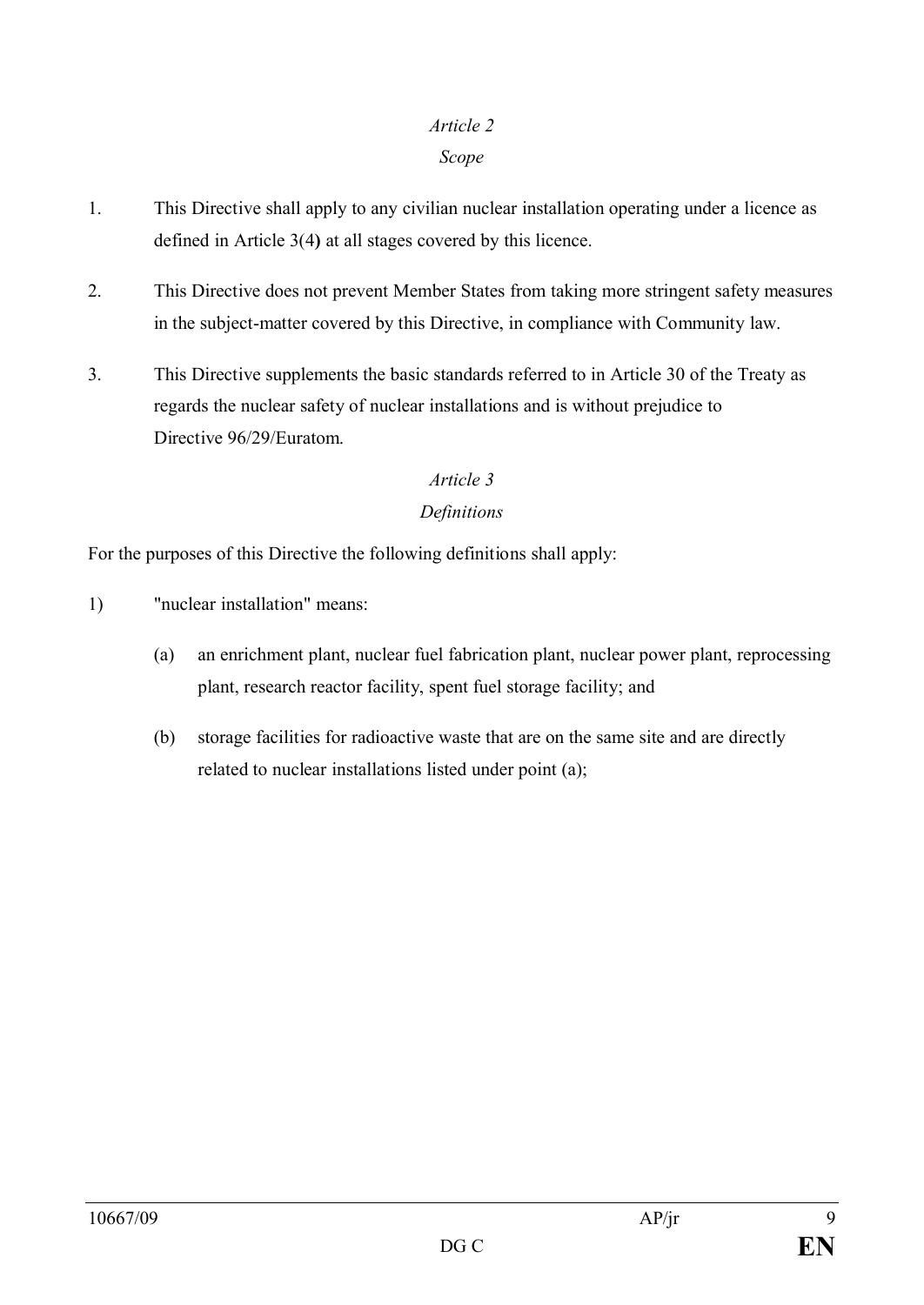- 2) "nuclear safety" means the achievement of proper operating conditions, prevention of accidents and mitigation of accident consequences, resulting in protection of workers and the general public from dangers arising from ionizing radiations from nuclear installations;
- 3) "competent regulatory authority" means an authority or a system of authorities designated in a Member State in the field of regulation of nuclear safety of nuclear installations as referred to in Article 5;
- 4) "licence" means any legal document granted under the jurisdiction of a Member State to confer responsibility for the siting, design, construction, commissioning and operation or decommissioning of a nuclear installation;
- 5) "licence holder" means a legal or natural person having overall responsibility for a nuclear installation as specified in a licence.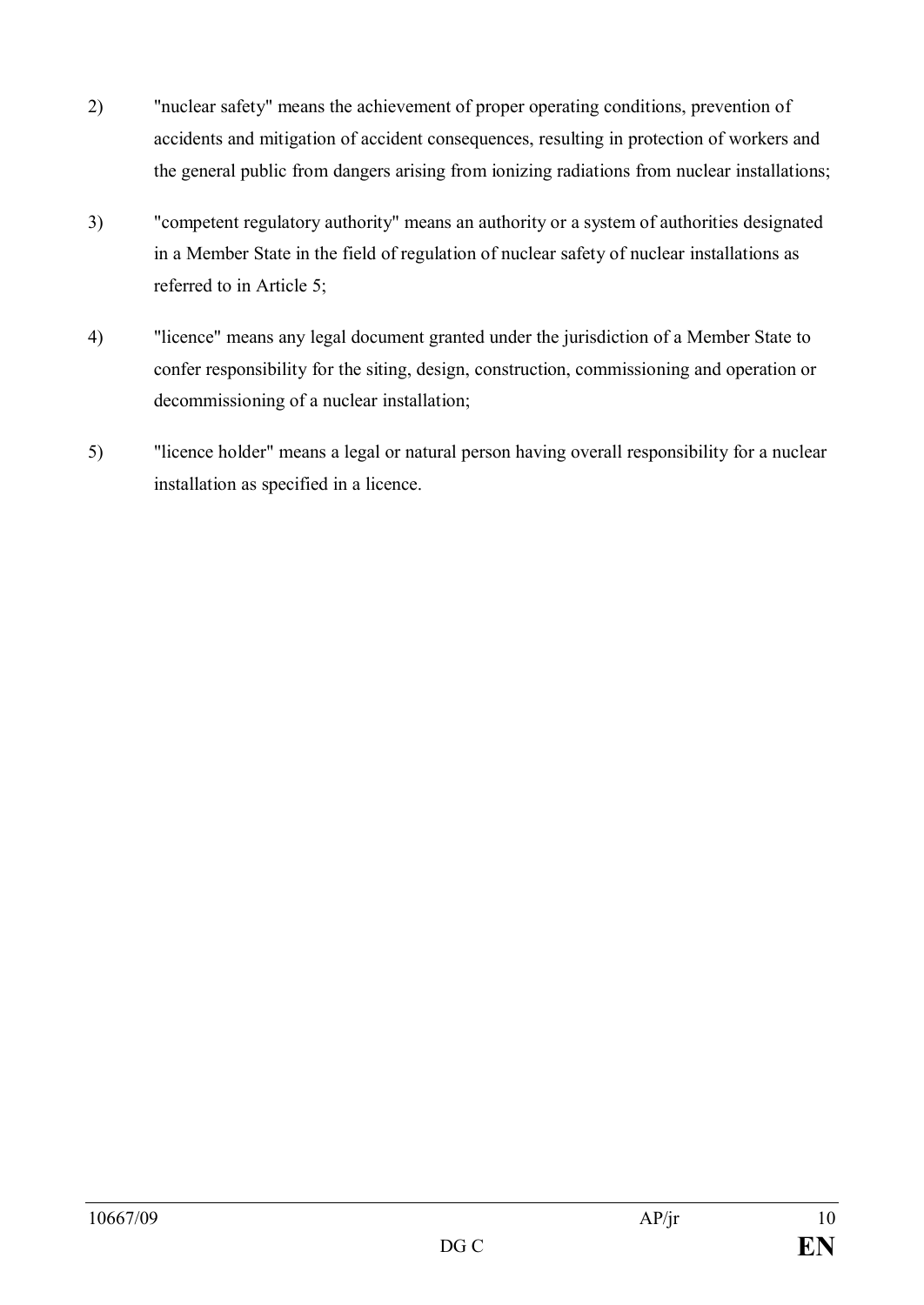# CHAPTER 2

#### **OBLIGATIONS**

#### *Article 4*

#### *Legislative, regulatory and organisational framework*

- 1. Member States shall establish and maintain a national legislative, regulatory and organisational framework (hereinafter referred to as "the national framework") for nuclear safety of nuclear installations that allocates responsibilities and provides for coordination between relevant state bodies. The national framework shall establish responsibilities for:
	- (a) the adoption of national nuclear safety requirements. The determination on how they are adopted and through which instrument they are applied rests with the competence of the Member States;
	- (b) the provision of a system of licensing and prohibition of operation of nuclear installations without a licence;
	- (c) the provision of a system of nuclear safety supervision;
	- (d) enforcement actions, including suspension of operation and modification or revocation of a licence.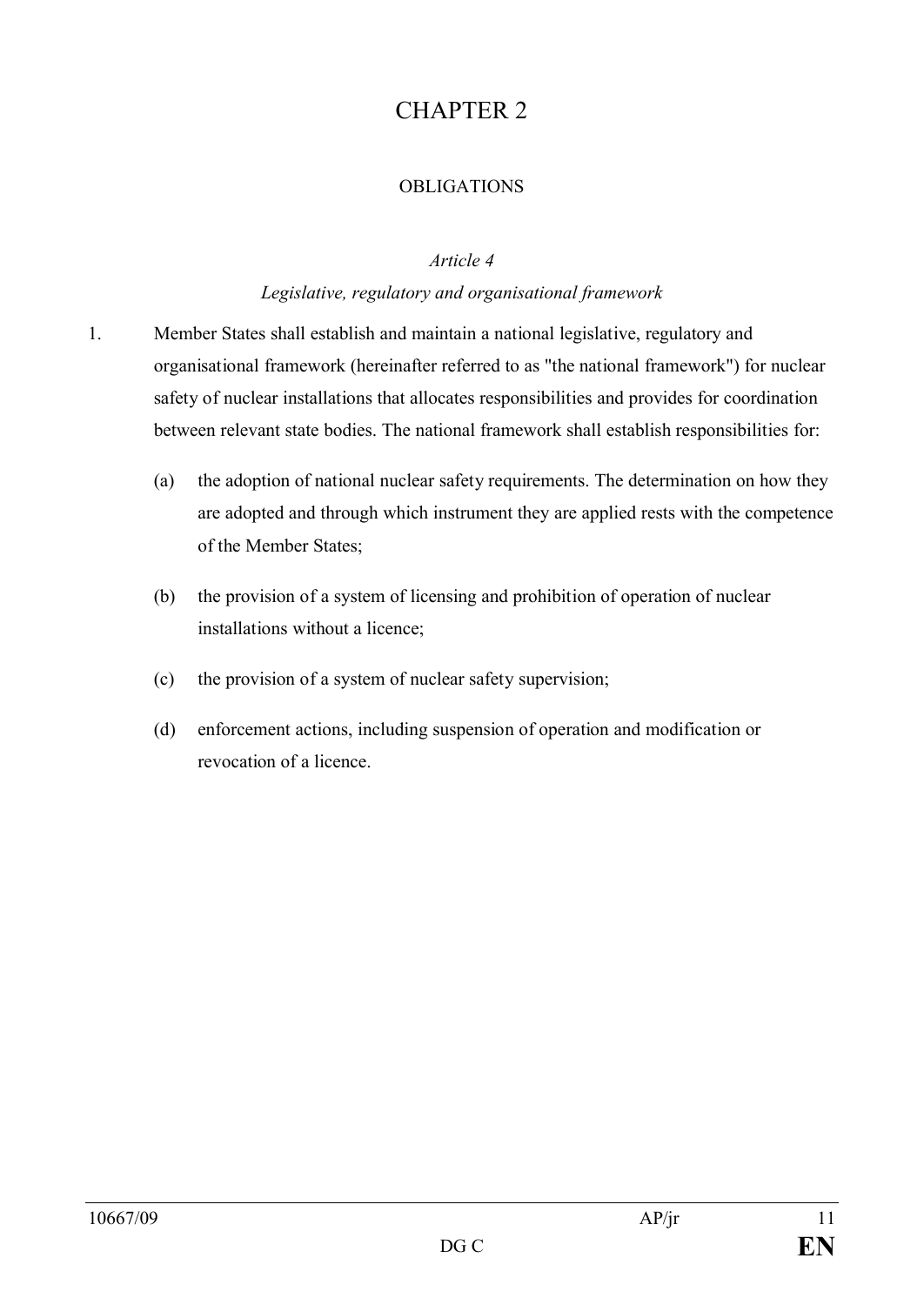2. Member States shall ensure that the national framework is maintained and improved when appropriate, taking into account operating experience, insights gained from safety analyses for operating nuclear installations, development of technology and results of safety research, when available and relevant.

## *Article 5 Competent regulatory authority*

- 1. Member States shall establish and maintain a competent regulatory authority in the field of nuclear safety of nuclear installations.
- 2. Member States shall ensure that the competent regulatory authority is functionally separate from any other body or organisation concerned with the promotion**,** or utilisation of nuclear energy, including electricity production, in order to ensure effective independence from undue influence in its regulatory decision making.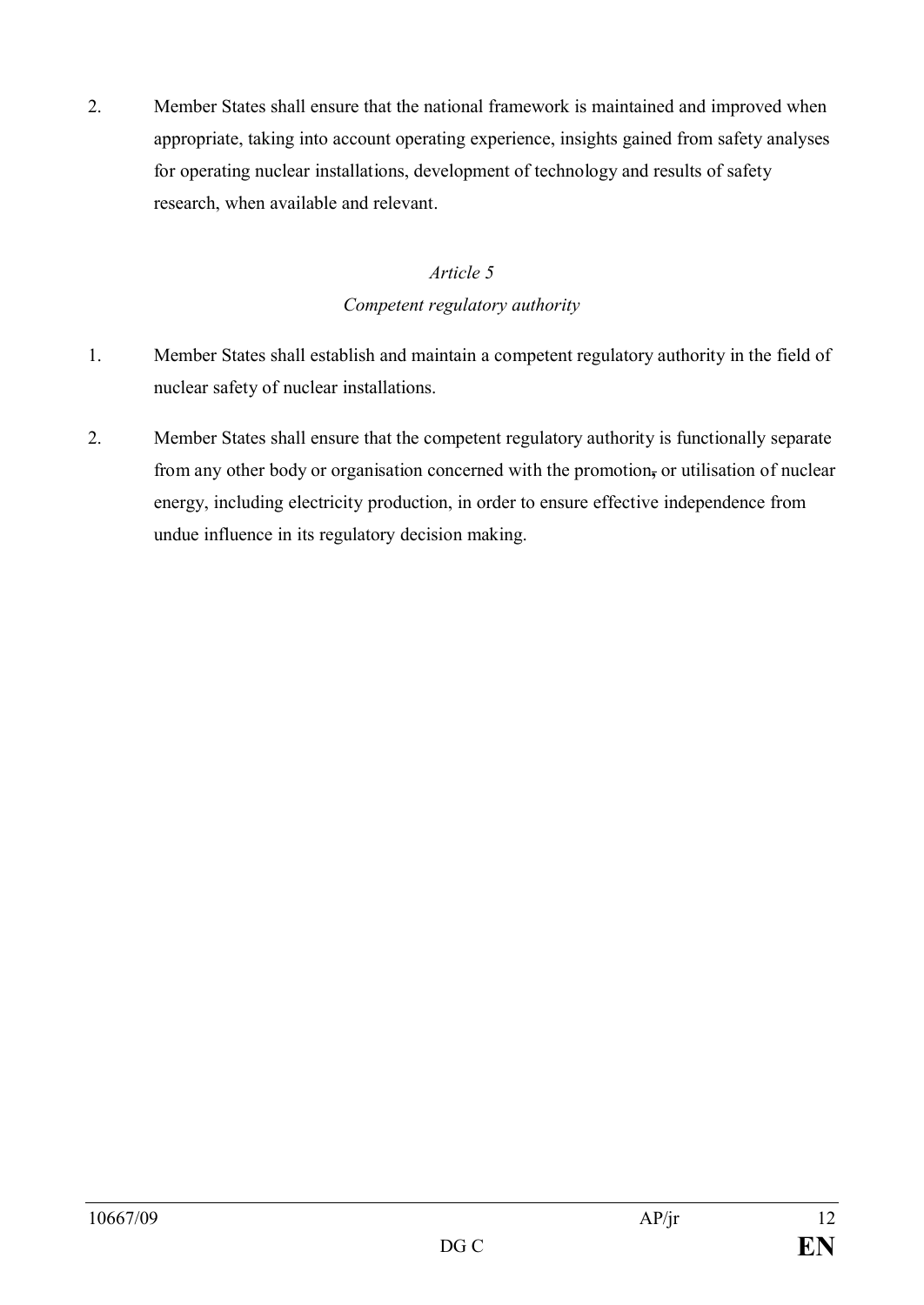- 3. Member States shall ensure that the competent regulatory authority is given the legal powers and human and financial resources necessary to fulfil its obligations in connection with the national framework described in Article 4(1) with due priority to safety. This includes the powers and resources to:
	- (a) require the licence holder to comply with national nuclear safety requirements and the terms of the relevant licence;
	- (b) require demonstration of this compliance, including the requirements under paragraphs 2 to 5 of Article 6;
	- (c) verify this compliance through regulatory assessments and inspections; and
	- (d) carry out regulatory enforcement actions, including suspending the operation of nuclear installation in accordance with conditions defined by the national framework referred to in Article 4(1).

## *Article 6 Licence holders*

1. Member States shall ensure that the prime responsibility for nuclear safety of a nuclear installation rests with the licence holder. This responsibility cannot be delegated.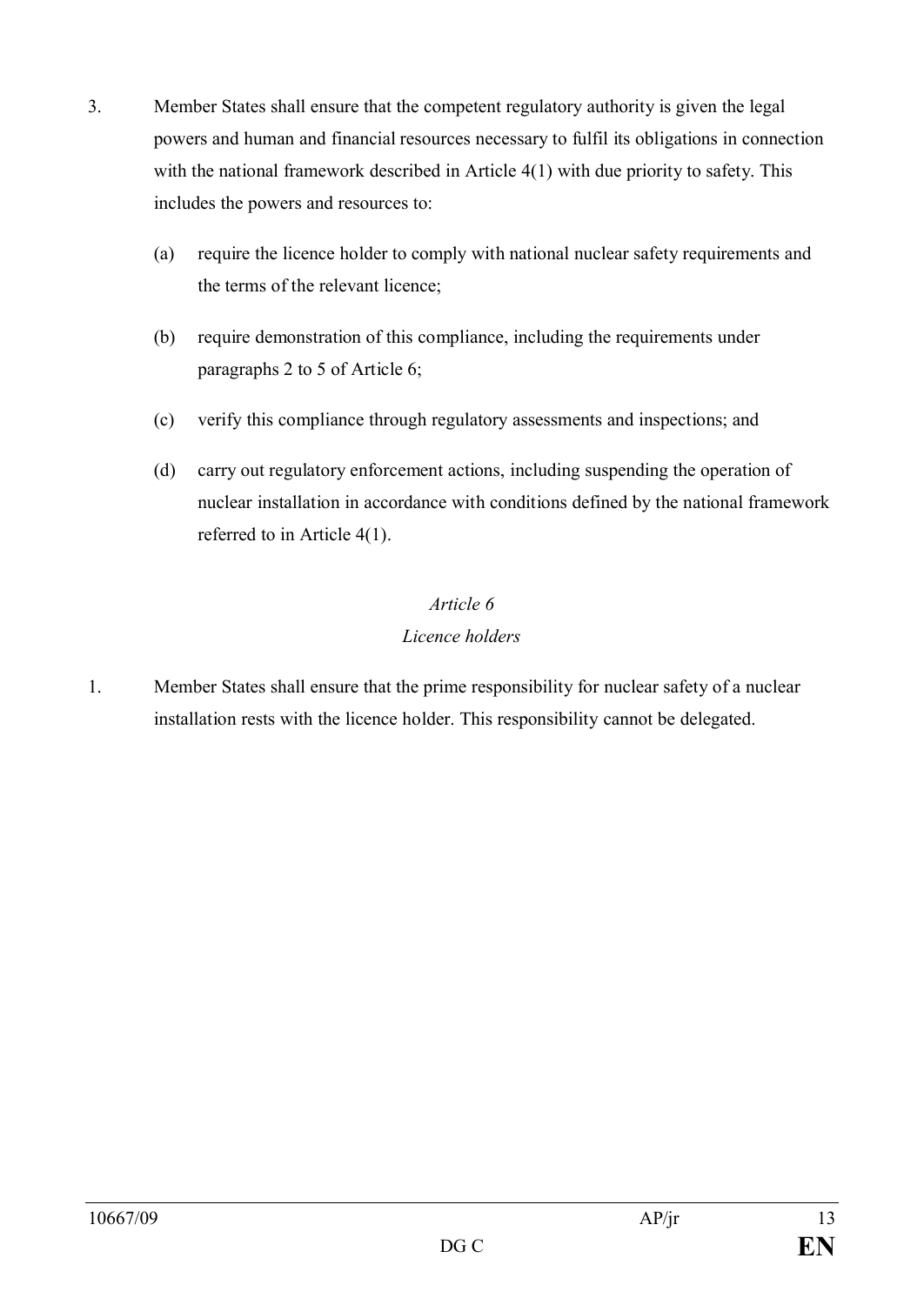- 2. Member States shall ensure that the national framework in place requires licence holders, under the supervision of the competent regulatory authority, to regularly assess and verify, and continuously improve, as far as reasonably achievable, the nuclear safety of their nuclear installations in a systematic and verifiable manner.
- 3. The assessments referred to in paragraph 2 shall include verification that measures are in place for prevention of accidents and mitigation of consequences of accidents, including verification of the physical barriers and licence holder's administrative procedures of protection that would have to fail before workers and the general public would be significantly affected by ionizing radiations.
- 4. Member States shall ensure that the national framework in place requires licence holders to establish and implement management systems which give due priority to nuclear safety and are regularly verified by the competent regulatory authority.
- 5. Member States shall ensure that the national framework in place requires licence holders to provide for and maintain adequate financial and human resources to fulfil their obligations with respect to nuclear safety of a nuclear installation, laid down in paragraphs 1 to 4.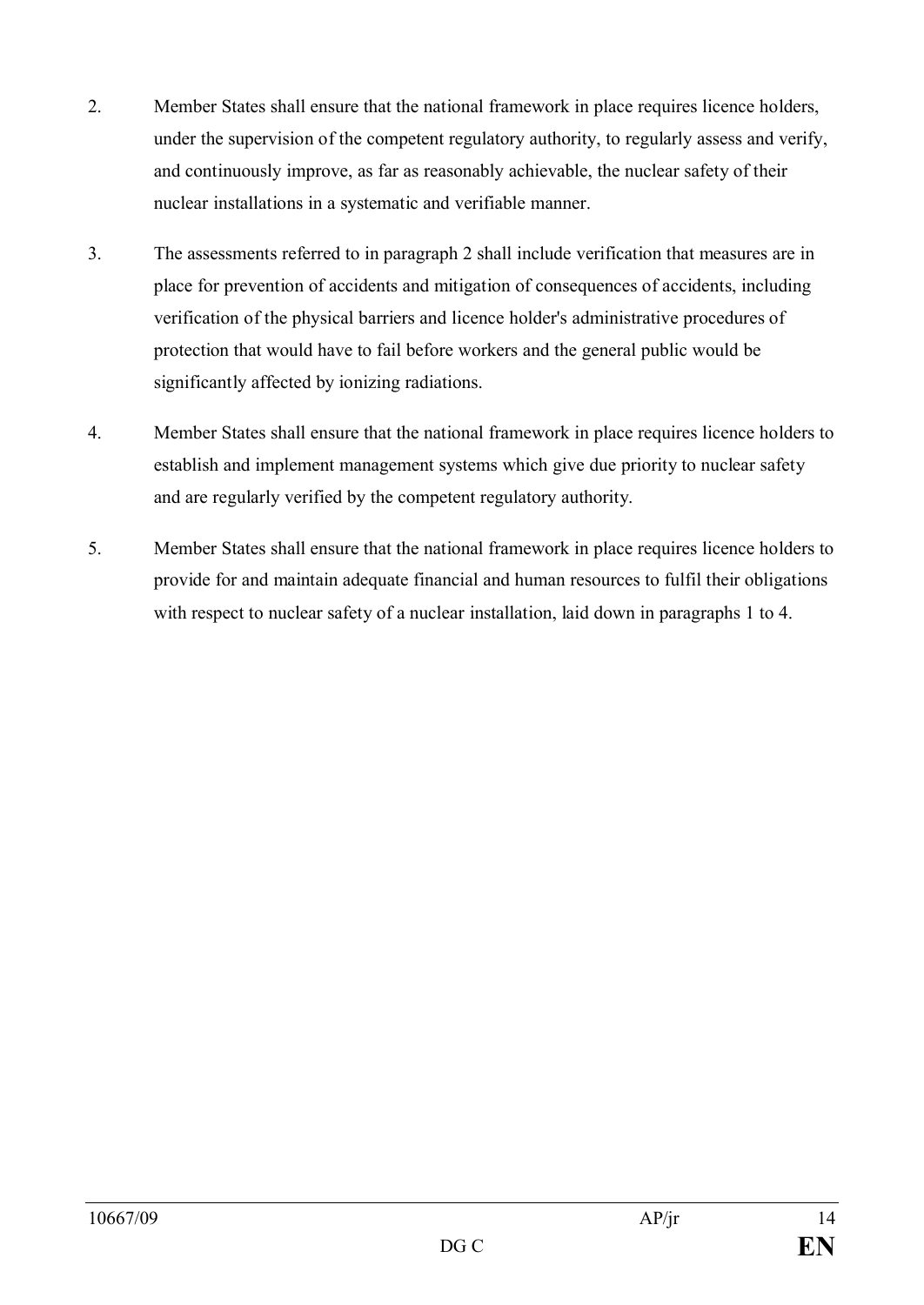# *Article 7*

#### *Expertise and skills in nuclear safety*

Member States shall ensure that the national framework in place requires arrangements for education and training to be made by all parties for their staff having responsibilities relating to the nuclear safety of nuclear installations in order to maintain and to further develop expertise and skills in nuclear safety.

## *Article 8 Information to the public*

Member States shall ensure that information in relation to the regulation of nuclear safety is made available to the workers and the general public. This obligation includes ensuring that the competent regulatory authority informs the public in the fields of its competence. Information shall be made available to the public in accordance with national legislation and international obligations, provided that this does not jeopardise other interests such as, *inter alia*, security, recognised in national legislation or international obligations.

# *Article 9*

### *Reporting*

1. Member States shall submit a report to the Commission on the implementation of this Directive for the first time by …**\*** , and every three years thereafter, taking advantage of the review and reporting cycles under the Convention on Nuclear Safety.

**<sup>\*</sup>** OJ please insert the date: five years after the entry into force of this directive.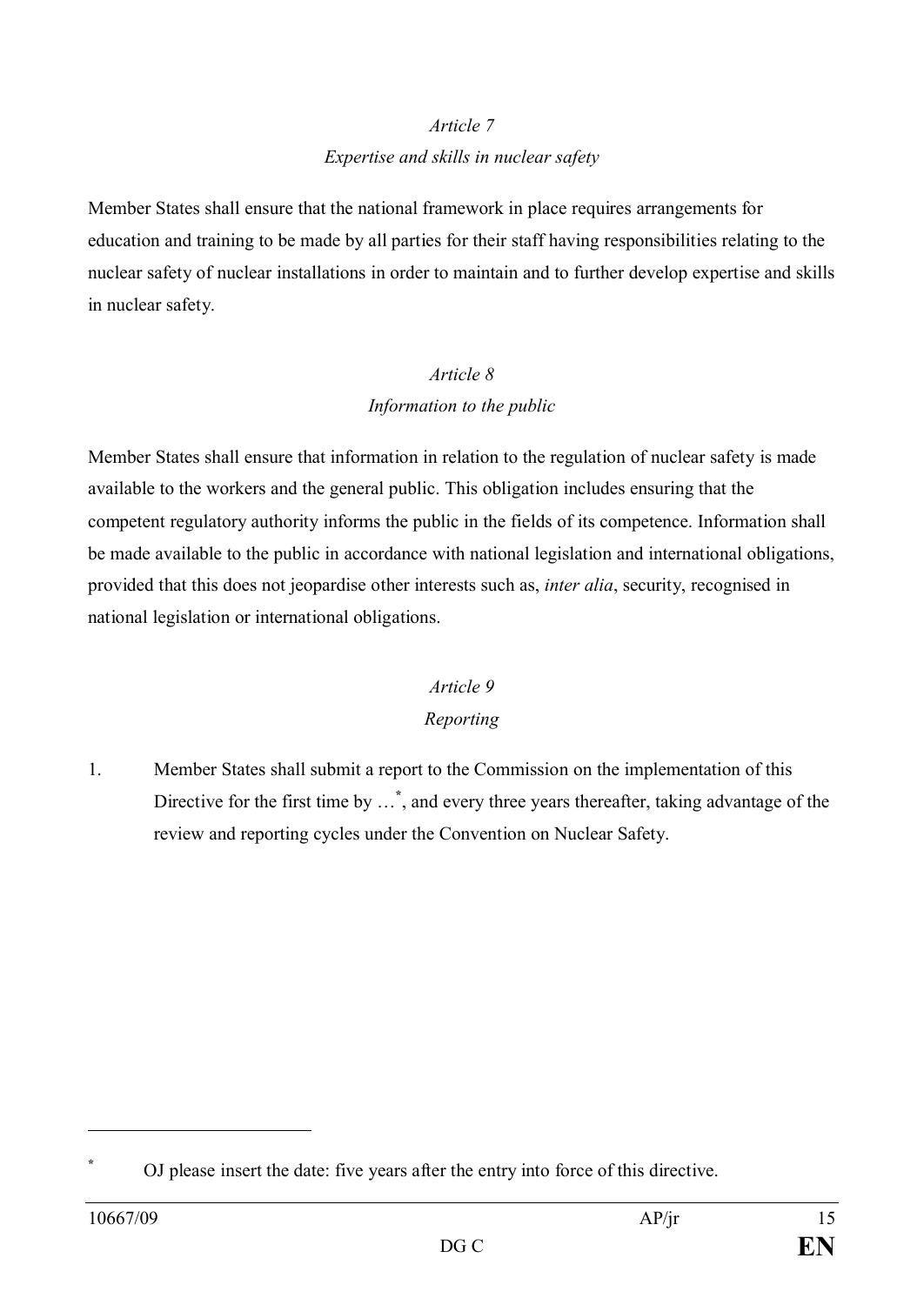- 2. On the basis of the Member States' reports, the Commission shall submit a report to the Council and the European Parliament on progress made with the implementation of this **Directive**
- 3. Member States shall at least every ten years arrange for periodic self-assessments of their national framework and competent regulatory authorities and invite an international peer review of relevant segments of their national framework and/or authorities with the aim of continuously improving nuclear safety. Outcomes of any peer review shall be reported to the Member States and the Commission, when available.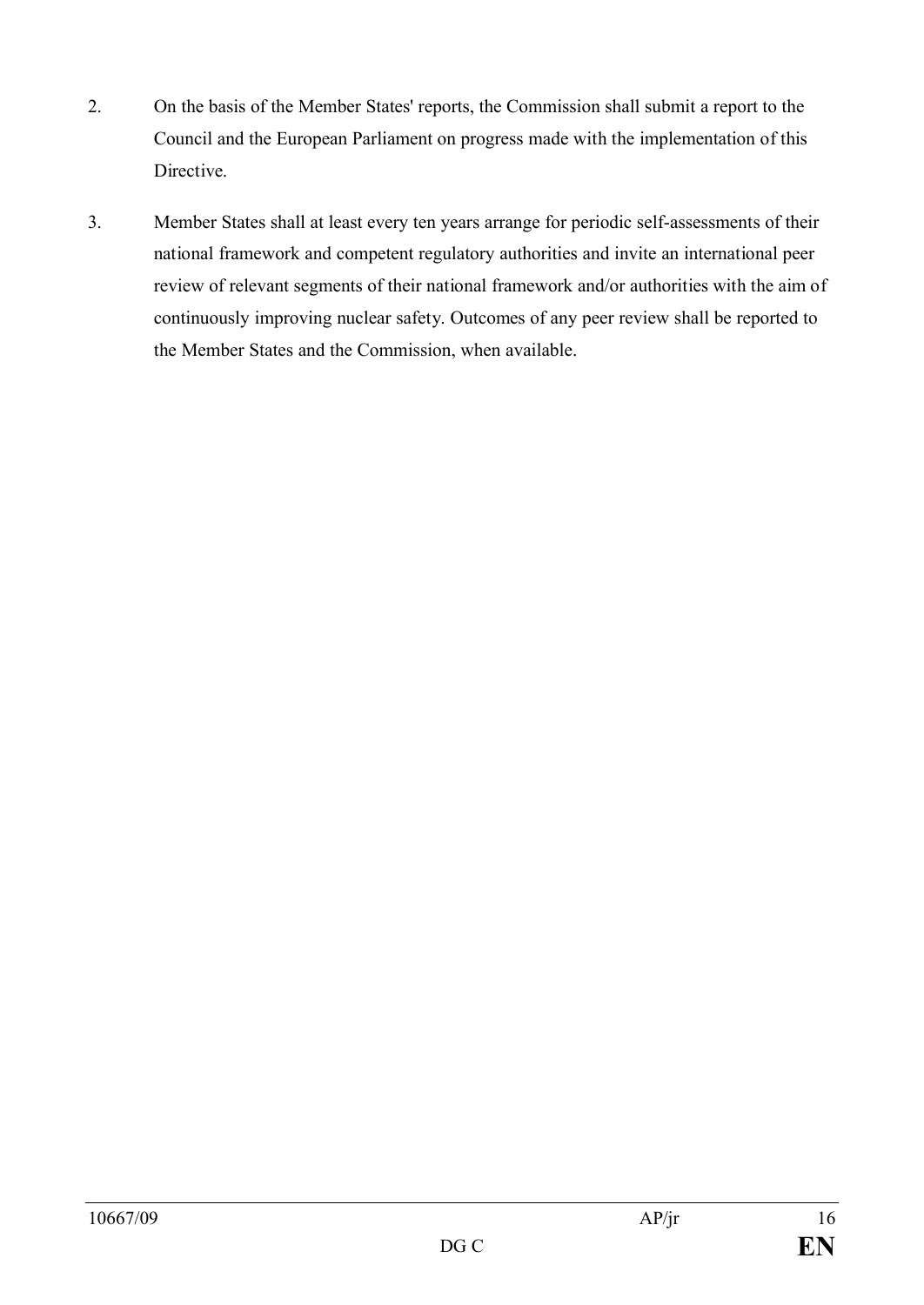# CHAPTER 3

#### FINAL PROVISIONS

#### *Article 10*

#### *Transposition*

1. Member States shall bring into force the laws, regulations and administrative provisions necessary to comply with this Directive by …**\*** . They shall forthwith inform the Commission thereof.

When Member States adopt these measures, they shall contain a reference to this Directive or shall be accompanied by such reference on the occasion of their official publication. The methods of making such reference shall be laid down by Member States.

2. Member States shall communicate to the Commission the text of the main provisions of national law which they adopt in the field covered by this Directive and of any subsequent amendments to those provisions.

**<sup>\*</sup>** OJ please insert the date: two years after the entry into force of this directive.